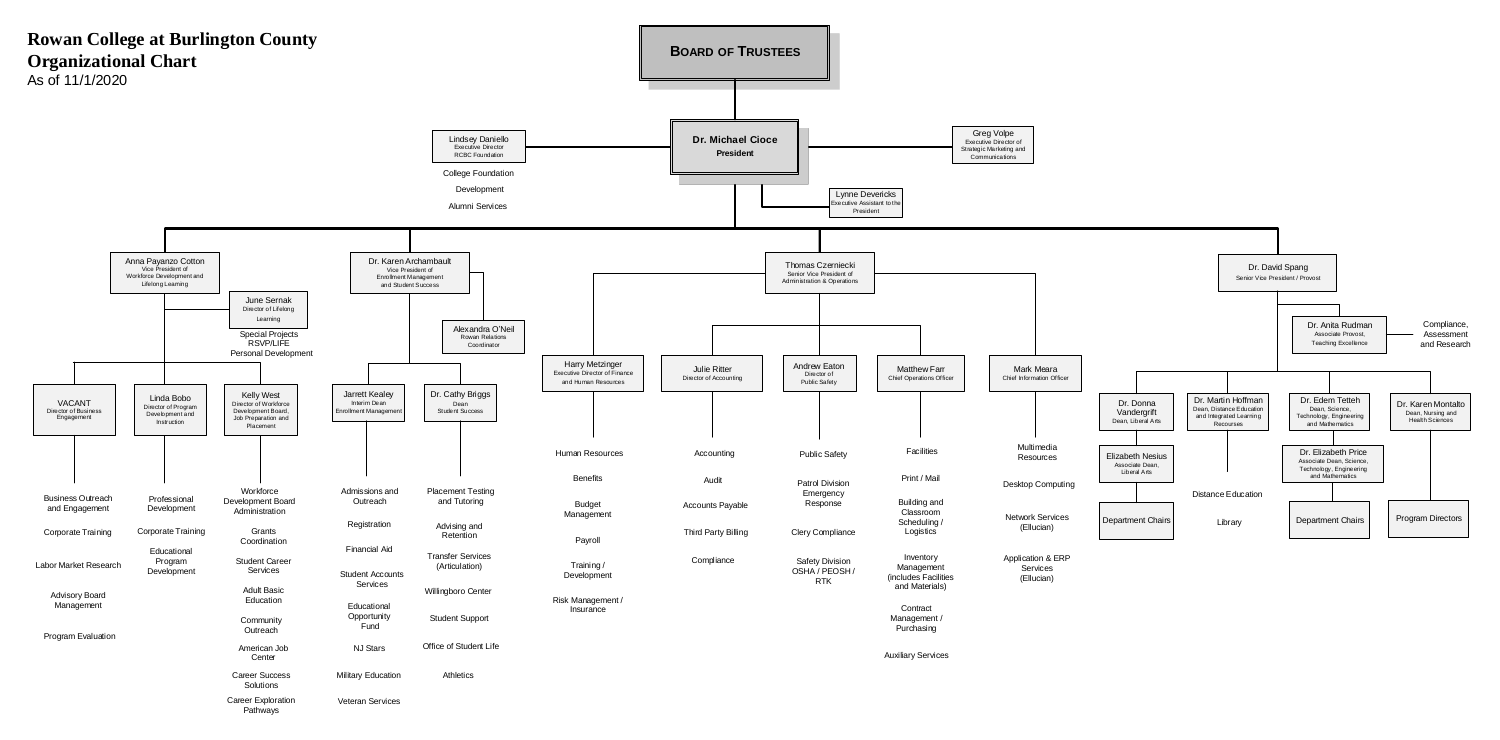# Rowan College at Burlington County Organizational Chart

as of 11/1/2020

- **Board of Trustees**
- **Dr. Michael A. Cioce**
	- President
		- o **Lynne Devericks**
			- Executive Assistant to the President
		- o **Lindsey Daniello** Executive Director, RCBC Foundation (College Foundation, Development, Alumni Services)
		- o **Greg Volpe** Executive Director of Strategic Marketing and Communications

### o **Anna Payanzo Cotton**

Vice President of Workforce Development and Lifelong Learning

**VACANT**

Director of Business Engagement (Business Outreach and Engagement, Corporate Training, Labor Market Research, Advisory Board Management, Program Evaluation)

**Linda Bobo**

Director of Program Development and Instruction (Professional Development, Corporate Training, Educational Program Development)

**Kelly West** 

Director of Workforce Development Board, Job Preparation and Placement (Workforce Development Board Administration, Grants Coordination, Student Career Services, Adult Basic Education, Community Outreach, American Job Center, Career Success Solutions, Career Exploration Pathways)

**June Sernak**

Director of Lifelong Learning

(Special Projects, RSVP/LIFE, Personal Development)

## o **Dr. Karen Archambault**

Vice President of Enrollment Management and Student Success

**Jarrett Kealey**

Interim Dean, Enrollment Management

(Admissions and Outreach, Registration, Financial Aid, Student Accounts Services, Educational Opportunity Fund, NJ STARS, Military Education, Veteran Services)

## **Dr. Cathy Briggs**

Dean, Student Success

(Placement Testing and Tutoring, Advising and Retention, Transfer Services/Articulation, Willingboro Center, Student Support, Office of Student Life, Athletics)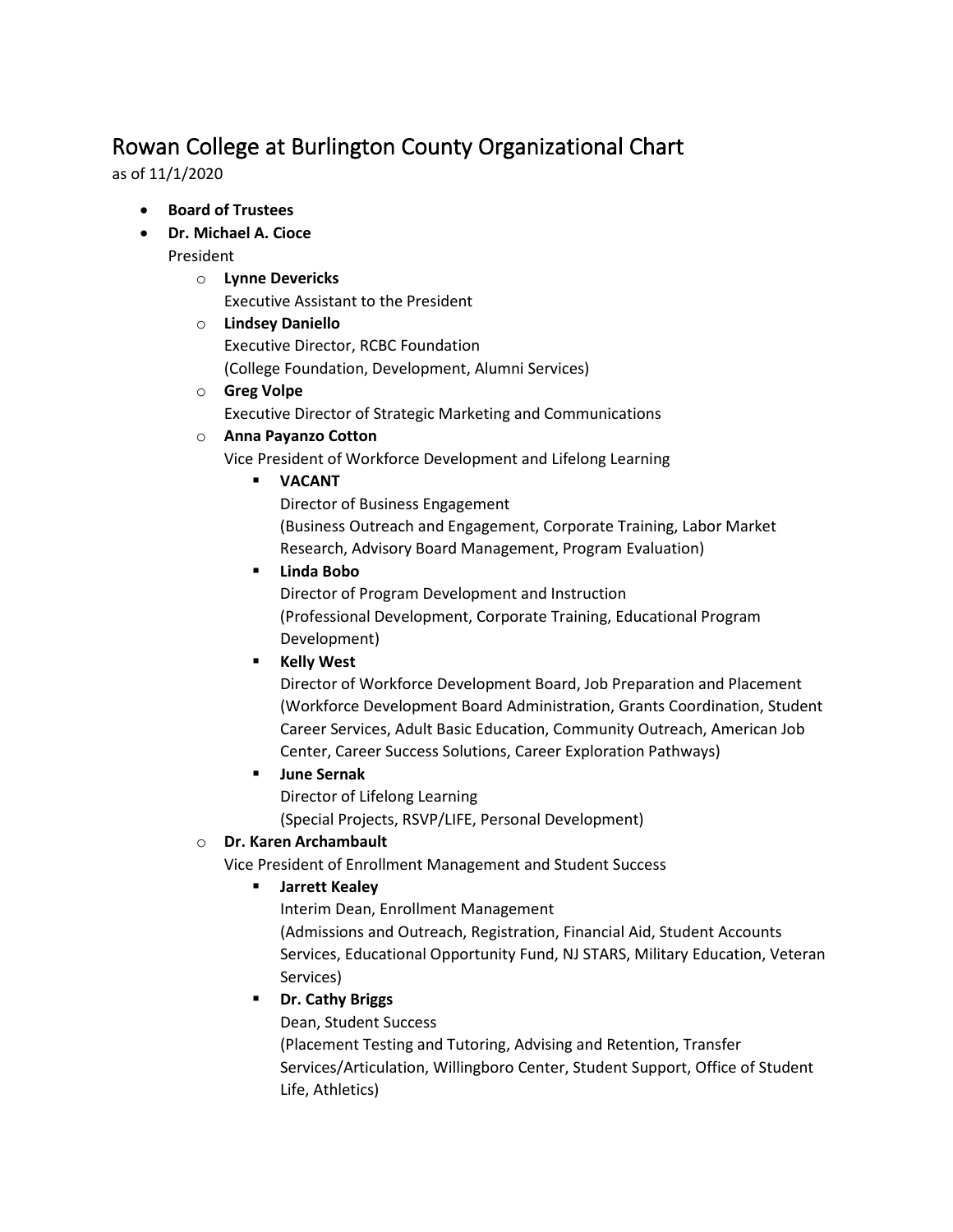**Alexandra O'Neil**

Rowan Relations Coordinator

#### o **Thomas Czerniecki**

Senior Vice President of Administrations & Operations

#### **Henry Metzinger**

Executive Director of Finance and Human Resources (Human Resources, Benefits, Budget Management, Payroll, Training/Development, Risk Management/Insurance)

### **Julie Ritter**

Director of Accounting (Accounting, Audit, Accounts Payable, Third Party Billing, Compliance)

## **Andrew Eaton**

Director of Public Safety (Public Safety, Patrol Division Emergency Response, Clery Compliance, Safety Division/OSHA/PEOSH/RTK)

### **Matthew Farr**

Chief Operations Officer (Facilities, Print/Mail, Building and Classroom Scheduling/Logistics, Inventory Management including Facilities and Materials, Contract Management/Purchasing, Auxiliary Services)

### **Mark Meara**

Chief Information Officer

(Multimedia Resources, Desktop Computing, Networking Services/Ellucian, Application & ERP Services/Ellucian)

## o **Dr. David Spang**

Senior Vice President/Provost

## **Dr. Anita Rudman**

Associate Provost, Teaching Excellence

(Compliance, Assessment and Research)

## **PR. Donna Vandergrift**

Dean Liberal Arts

- Elizabeth Nesius
	- Associate Dean, Liberal Arts
- Department Chairs

## **Dr. Martin Hoffman**

Dean, Distance Education and Integrated Learning Resources (Distance Education, Library)

## **Dr. Edem Tetteh**

Dean, Science, Technology, Engineering and Mathematics

- Dr. Elizabeth Price
	- Associate Dean, Science, Technology, Engineering and Mathematics
- Department Chairs

## **Dr. Karen Montalto**

Dean, Nursing and Health Sciences